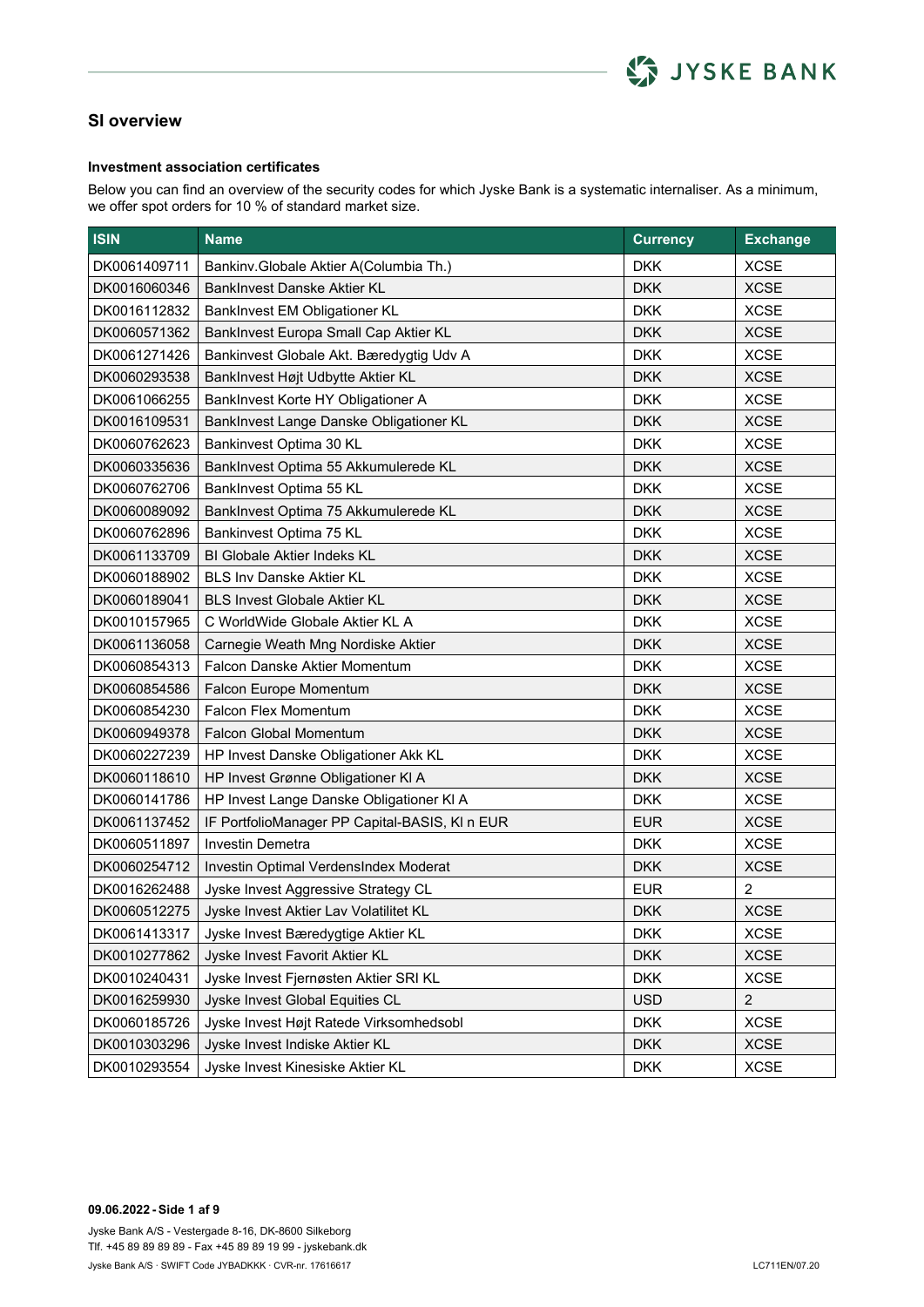

| <b>ISIN</b>  | <b>Name</b>                                 | <b>Currency</b> | <b>Exchange</b> |
|--------------|---------------------------------------------|-----------------|-----------------|
| DK0010106111 | Jyske Invest Korte Obligationer             | <b>DKK</b>      | <b>XCSE</b>     |
| DK0015855332 | Jyske Invest Lange Obligationer             | <b>DKK</b>      | <b>XCSE</b>     |
| DK0010149863 | Jyske Invest Nye Aktiemarkeder KL           | <b>DKK</b>      | <b>XCSE</b>     |
| DK0016002652 | Jyske Invest Nye Obligationsmarkeder        | <b>DKK</b>      | <b>XCSE</b>     |
| DK0060010098 | Jyske Invest Nye Obligationsmarkeder Valuta | <b>DKK</b>      | <b>XCSE</b>     |
| DK0010106384 | Jyske Invest Obligationer og Aktier KL      | <b>DKK</b>      | <b>XCSE</b>     |
| DK0016112915 | Jyske Invest Virksomhedsobligationer        | <b>DKK</b>      | <b>XCSE</b>     |
| DK0060762466 | Jyske Invest Virksomhedsobligationer SRI KL | <b>DKK</b>      | <b>XCSE</b>     |
| DK0060498343 | Kapitalforeningen Formuepleje PENTA         | <b>DKK</b>      | <b>XCSE</b>     |
| DK0060498186 | Kapitalforeningen Formuepleje SAFE          | <b>DKK</b>      | <b>XCSE</b>     |
| DK0060157196 | Maj Invest Global Sundhed                   | <b>DKK</b>      | <b>XCSE</b>     |
| DK0060005338 | Maj Invest Value Aktier                     | <b>DKK</b>      | <b>XCSE</b>     |
| DK0060642726 | Maj Invest Value Aktier Akkumulerende       | <b>DKK</b>      | <b>XCSE</b>     |
| DK0016067432 | Nordea Inv Virksomhedsobl Højrente KL 1     | <b>DKK</b>      | <b>XCSE</b>     |
| DK0060048304 | Nordea Invest Stabile Aktier KL1            | <b>DKK</b>      | <b>XCSE</b>     |
| DK0061075678 | PP Capital - Stockpick kl Not.              | <b>DKK</b>      | <b>XCSE</b>     |
| NO0008000452 | <b>SKAGEN Avkastning</b>                    | <b>DKK</b>      | <b>XCSE</b>     |
| NO0010735129 | <b>SKAGEN Focus A</b>                       | <b>DKK</b>      | <b>XCSE</b>     |
| NO0008004009 | <b>SKAGEN Global A</b>                      | <b>DKK</b>      | <b>XCSE</b>     |
| NO0010140502 | Skagen Kon-Tiki A                           | <b>DKK</b>      | <b>XCSE</b>     |
| NO0010657356 | SKAGEN m2                                   | <b>DKK</b>      | <b>XCSE</b>     |
| NO0010327786 | <b>Skagen Tellus</b>                        | <b>DKK</b>      | <b>XCSE</b>     |
| NO0008000445 | <b>SKAGEN Vekst A</b>                       | <b>DKK</b>      | <b>XCSE</b>     |
| DK0060031847 | Sparinv Sparindex INDEX Glob Ak Min Ris KL  | <b>DKK</b>      | <b>XCSE</b>     |
| DK0010298009 | Sparinv. Sparindex INDEX Japan SmallCap KL  | <b>DKK</b>      | <b>XCSE</b>     |
| DK0061294048 | Sparinvest Bæredygtige Aktier KL A          | <b>DKK</b>      | <b>XCSE</b>     |
| DK0010068006 | Sparinvest Danske Aktier KL A               | <b>DKK</b>      | <b>XCSE</b>     |
| LU0362355355 | Sparinvest Ethical Global Value R           | <b>EUR</b>      | <b>XCSE</b>     |
| DK0061293826 | Sparinvest Globale Fokusaktier KL A         | <b>DKK</b>      | <b>XCSE</b>     |
| DK0060748044 | Sparinvest INDEX Bæredygtige Europa KL      | <b>DKK</b>      | <b>XCSE</b>     |
| DK0060747905 | Sparinvest INDEX Bæredygtige Global KL      | <b>DKK</b>      | <b>XCSE</b>     |
| DK0060748200 | Sparinvest INDEX Bæredygtige USA KL         | <b>DKK</b>      | <b>XCSE</b>     |
| DK0060748127 | Sparinvest INDEX Glob Ak Min Risiko Akk KL  | <b>DKK</b>      | <b>XCSE</b>     |
| DK0060747822 | Sparinvest INDEX Globale Aktier KL          | <b>DKK</b>      | <b>XCSE</b>     |
| DK0060105203 | Sparinvest Korte Obligationer KL A          | <b>DKK</b>      | <b>XCSE</b>     |
| DK0060105393 | Sparinvest Lange Obligationer KL A          | <b>DKK</b>      | <b>XCSE</b>     |
| DK0060105476 | Sparinvest Mellemlange Obligationer KL A    | <b>DKK</b>      | <b>XCSE</b>     |
| DK0010014778 | Sparinvest Mix Aktier KL A                  | <b>DKK</b>      | <b>XCSE</b>     |
| DK0060623346 | Sparinvest Mix Høj Risiko KL A              | <b>DKK</b>      | <b>XCSE</b>     |
| DK0060623189 | Sparinvest Mix Lav Risiko KL A              | <b>DKK</b>      | <b>XCSE</b>     |

**09.06.2022 - Side 2 af 9** Jyske Bank A/S - Vestergade 8-16, DK-8600 Silkeborg Jyske Bank A/S · SWIFT Code JYBADKKK · CVR-nr. 17616617 Tlf. +45 89 89 89 89 - Fax +45 89 89 19 99 - jyskebank.dk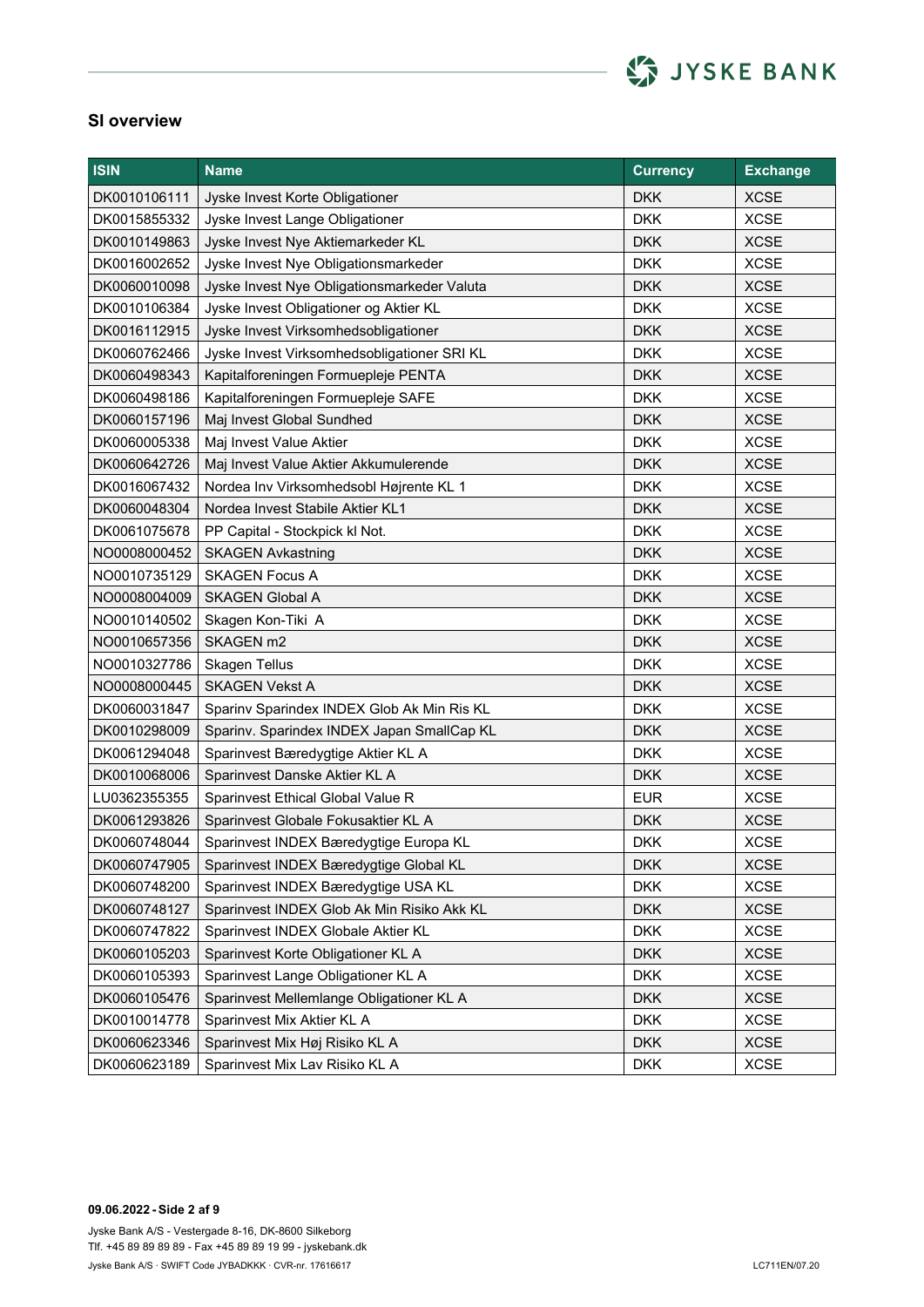

| <b>ISIN</b>  | <b>Name</b>                                   | <b>Currency</b> | <b>Exchange</b> |
|--------------|-----------------------------------------------|-----------------|-----------------|
| DK0061551892 | Sparinvest Mix Maksimum Risiko KL A           | <b>DKK</b>      | <b>XCSE</b>     |
| DK0060623262 | Sparinvest Mix Mellem Risiko KL A             | <b>DKK</b>      | <b>XCSE</b>     |
| DK0060914901 | Sparinvest Mix Min Risiko KL A                | <b>DKK</b>      | <b>XCSE</b>     |
| DK0061551702 | Sparinvest Mix Rente KL A                     | <b>DKK</b>      | <b>XCSE</b>     |
| DK0060012896 | Sparinvest Momentum Aktier Akk. KL A          | <b>DKK</b>      | <b>XCSE</b>     |
| DK0010311125 | Sparinvest Momentum Aktier KL A               | <b>DKK</b>      | <b>XCSE</b>     |
| DK0016030786 | Sparinvest Nye Obligationsmarkeder KL A       | <b>DKK</b>      | <b>XCSE</b>     |
| LU0673458609 | Sparinvest SICAV Balance DKK R                | <b>DKK</b>      | <b>XCSE</b>     |
| LU0650088072 | Sparinvest SICAV Balance EUR R                | <b>EUR</b>      | <b>XCSE</b>     |
| LU1735614239 | Sparinvest SICAV Em.Mark.Bonds EUR R          | <b>EUR</b>      | <b>XCSE</b>     |
| LU0362354549 | Sparinvest SICAV Equitas EUR R                | <b>EUR</b>      | <b>XCSE</b>     |
| LU0264920413 | Sparinvest SICAV European Value Eq EUR R      | <b>EUR</b>      | <b>XCSE</b>     |
| LU1735614155 | Sparinvest SICAV GI.Ethic.HY DKK R H          | <b>DKK</b>      | <b>XCSE</b>     |
| LU1735613934 | Sparinvest SICAV GI. Ethic. HY EUR R          | <b>EUR</b>      | <b>XCSE</b>     |
| LU0264925727 | Sparinvest SICAV GI. Inv. Grade EUR R         | <b>EUR</b>      | <b>XCSE</b>     |
| LU1438960566 | Sparinvest SICAV Global Convertible Bonds EUR | <b>EUR</b>      | <b>XCSE</b>     |
| LU0138501191 | Sparinvest SICAV Global Value EUR R           | <b>EUR</b>      | <b>XCSE</b>     |
| LU0138507396 | Sparinvest SICAV Long Danish Bonds            | <b>DKK</b>      | <b>XCSE</b>     |
| LU0686499277 | Sparinvest SICAV Procedo DKK R                | <b>DKK</b>      | <b>XCSE</b>     |
| LU0139792278 | Sparinvest SICAV Procedo EUR R                | <b>EUR</b>      | <b>XCSE</b>     |
| LU0686498972 | Sparinvest SICAV Securus DKK R                | <b>DKK</b>      | <b>XCSE</b>     |
| LU0139791205 | Sparinvest SICAV Securus EUR R                | <b>EUR</b>      | <b>XCSE</b>     |
| DK0010297464 | Sparinvest Sparindex DJS World KL             | <b>DKK</b>      | <b>XCSE</b>     |
| DK0060300762 | Sparinvest Sparindex EM Market KL             | <b>DKK</b>      | <b>XCSE</b>     |
| DK0010297621 | Sparinvest Sparindex EU Small Cap KL          | <b>DKK</b>      | <b>XCSE</b>     |
| DK0010297704 | Sparinvest Sparindex Europa Value KL          | <b>DKK</b>      | <b>XCSE</b>     |
| DK0010297548 | Sparinvest Sparindex EuropaGrowth KL          | <b>DKK</b>      | <b>XCSE</b>     |
| DK0060748713 | Sparinvest Sparindex Høj Risiko KL            | <b>DKK</b>      | <b>XCSE</b>     |
| DK0010297977 | Sparinvest Sparindex Japan Growth KL          | <b>DKK</b>      | <b>XCSE</b>     |
| DK0010298199 | Sparinvest Sparindex Japan Value KL           | <b>DKK</b>      | <b>XCSE</b>     |
| DK0060748556 | Sparinvest Sparindex Lav Risiko KL            | <b>DKK</b>      | <b>XCSE</b>     |
| DK0060748630 | Sparinvest Sparindex Mellem Risiko KL         | <b>DKK</b>      | <b>XCSE</b>     |
| DK0060442556 | Sparinvest Sparindex OMX C25 KL               | <b>DKK</b>      | <b>XCSE</b>     |
| DK0060057487 | Sparinvest Sparindex Stabile Obl KL A         | <b>DKK</b>      | <b>XCSE</b>     |
| DK0010298272 | Sparinvest Sparindex USA Growth KL            | <b>DKK</b>      | <b>XCSE</b>     |
| DK0010298355 | Sparinvest Sparindex USA SmallCap KL          | <b>DKK</b>      | <b>XCSE</b>     |
| DK0010298439 | Sparinvest Sparindex USA Value KL             | <b>DKK</b>      | <b>XCSE</b>     |
| DK0010079631 | Sparinvest Value Aktier KL A                  | <b>DKK</b>      | <b>XCSE</b>     |
| DK0010304856 | Sparinvest Value Emerging Markets KL A        | <b>DKK</b>      | <b>XCSE</b>     |
| DK0060032571 | Sparinvest Value Europa KL A                  | <b>DKK</b>      | <b>XCSE</b>     |

**09.06.2022 - Side 3 af 9** Jyske Bank A/S - Vestergade 8-16, DK-8600 Silkeborg Jyske Bank A/S · SWIFT Code JYBADKKK · CVR-nr. 17616617 Tlf. +45 89 89 89 89 - Fax +45 89 89 19 99 - jyskebank.dk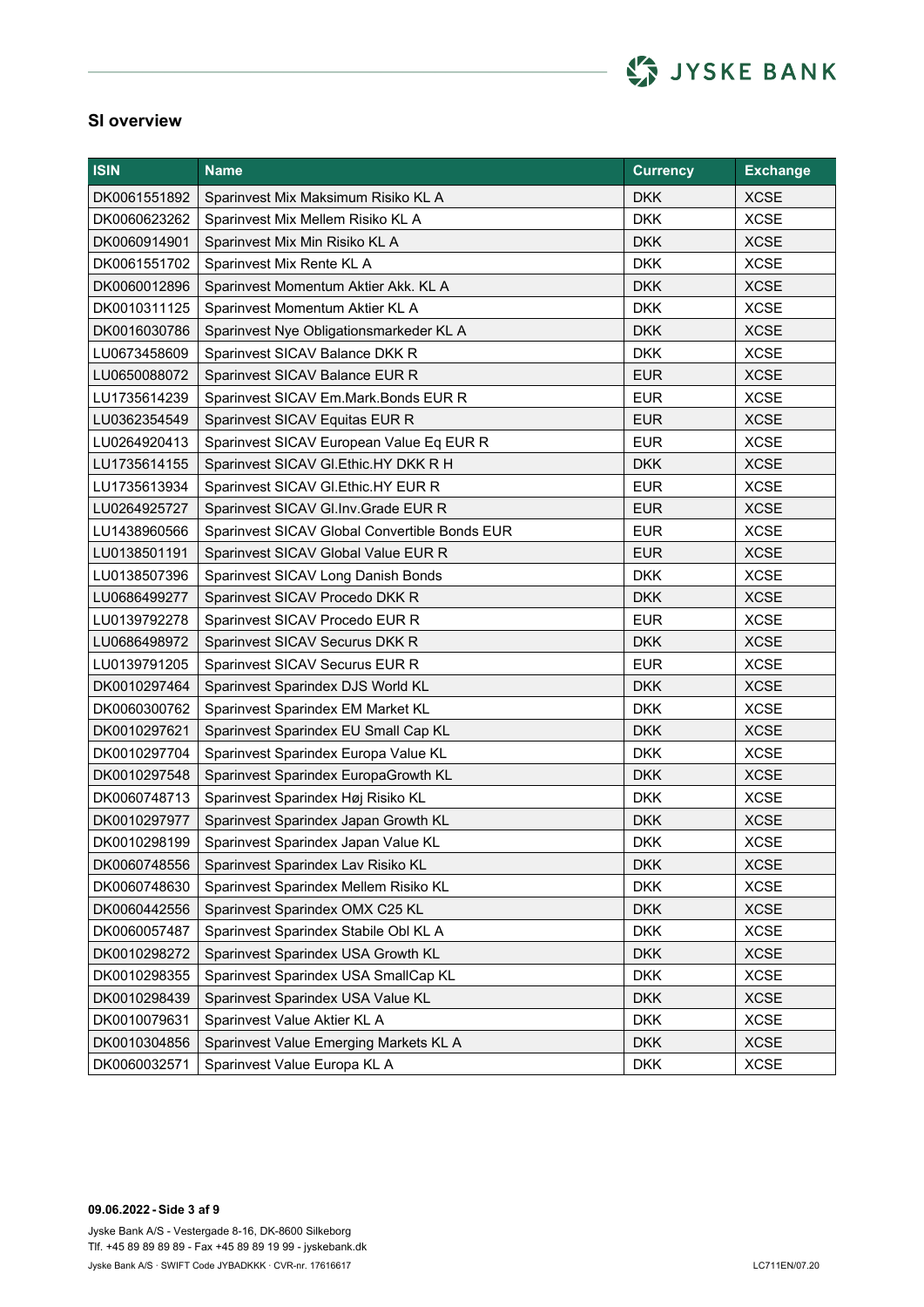

| <b>ISIN</b>  | Name                                          | <b>Currency</b> | <b>Exchange</b> |
|--------------|-----------------------------------------------|-----------------|-----------------|
| DK0060819324 | Sparinvest Virksomhedsobligationer HY KL A    | <b>DKK</b>      | <b>XCSE</b>     |
| DK0060530764 | Sparinvest Virksomhedsobligationer HY Kort KL | <b>DKK</b>      | <b>XCSE</b>     |
| DK0060444255 | Sparinvest Virksomhedsobligationer IG KL A    | <b>DKK</b>      | <b>XCSE</b>     |
| NO0010841604 | Storebrand Global ESG Plus                    | <b>DKK</b>      | <b>XCSE</b>     |
| NO0010841612 | <b>Storebrand Global Solutions</b>            | <b>DKK</b>      | <b>XCSE</b>     |
| NO0010841588 | Storebrand Indeks Alle Markeder               | <b>DKK</b>      | <b>XCSE</b>     |
| DK0010246396 | ValueInvest Global KL                         | <b>DKK</b>      | <b>XCSE</b>     |
| DK0061419199 | Wealth Inv AKL Sust Opportunities P           | <b>DKK</b>      | <b>XCSE</b>     |
| DK0016111511 | Wealth Invest Amalie Global AK                | <b>DKK</b>      | <b>XCSE</b>     |
| DK0060308310 | Wealth Invest Strategi Aktier                 | <b>DKK</b>      | <b>XCSE</b>     |
| DK0060885978 | Wealth Invest Strategi Alternativer           | <b>DKK</b>      | <b>XCSE</b>     |
| DK0060308583 | Wealth Invest Strategi Stabil                 | <b>DKK</b>      | <b>XCSE</b>     |

#### **Equities**

Below you can find an overview of the security codes for which Jyske Bank is a systematic internaliser. As a minimum, we offer spot orders for 10 % of standard market size.

| <b>ISIN</b>  | <b>Name</b>                 | <b>Currency</b> | <b>Exchange</b> |
|--------------|-----------------------------|-----------------|-----------------|
| DK0010244425 | A.P. Møller - Mærsk A       | <b>DKK</b>      | <b>XCSE</b>     |
| DK0010244508 | A.P. Møller - Mærsk B       | <b>DKK</b>      | <b>XCSE</b>     |
| DK0010258995 | Agat Ejendomme              | <b>DKK</b>      | <b>XCSE</b>     |
| DK0010263722 | AGF A/S B                   | <b>DKK</b>      | <b>XCSE</b>     |
| DK0060955854 | Agillic A/S                 | <b>DKK</b>      | <b>DSME</b>     |
| DK0060027142 | Alk-Abello B Aktie          | <b>DKK</b>      | <b>XCSE</b>     |
| DK0015250344 | Alm. Brand A/S              | <b>DKK</b>      | <b>XCSE</b>     |
| DK0060946788 | Ambu A/S B                  | <b>DKK</b>      | <b>XCSE</b>     |
| DK0010025113 | Arkil Holding A/S B         | <b>DKK</b>      | <b>XCSE</b>     |
| DK0010240514 | Athena Investments A/S      | <b>DKK</b>      | <b>XCSE</b>     |
| FO000A0DN9X4 | Atlantic Petroleum          | <b>DKK</b>      | <b>XCSE</b>     |
| DK0010218429 | Bang & Olufsen B            | <b>DKK</b>      | <b>XCSE</b>     |
| FO0000000088 | BankNordik P/F              | <b>DKK</b>      | <b>XCSE</b>     |
| DK0015998017 | <b>Bavarian Nordic</b>      | <b>DKK</b>      | <b>XCSE</b>     |
| DK0061026549 | BI Erhvervsejendomme A/S    | <b>DKK</b>      | <b>XCSE</b>     |
| DK0011048619 | <b>Bioporto B</b>           | <b>DKK</b>      | <b>XCSE</b>     |
| DK0060074656 | Boliga Gruppen A/S          | <b>DKK</b>      | <b>XCSE</b>     |
| DK0060052843 | BoStad A/S B                | <b>DKK</b>      | <b>XCSE</b>     |
| DK0010129089 | Brdr Klee A/S B             | <b>DKK</b>      | <b>XCSE</b>     |
| DK0010256197 | Brdr. Hartmann B            | <b>DKK</b>      | <b>XCSE</b>     |
| DK0060803831 | Brødrene A & O Johansen A/S | <b>DKK</b>      | <b>XCSE</b>     |
| DK0010247956 | Brøndbyernes I. F. Fodbold  | <b>DKK</b>      | <b>XCSE</b>     |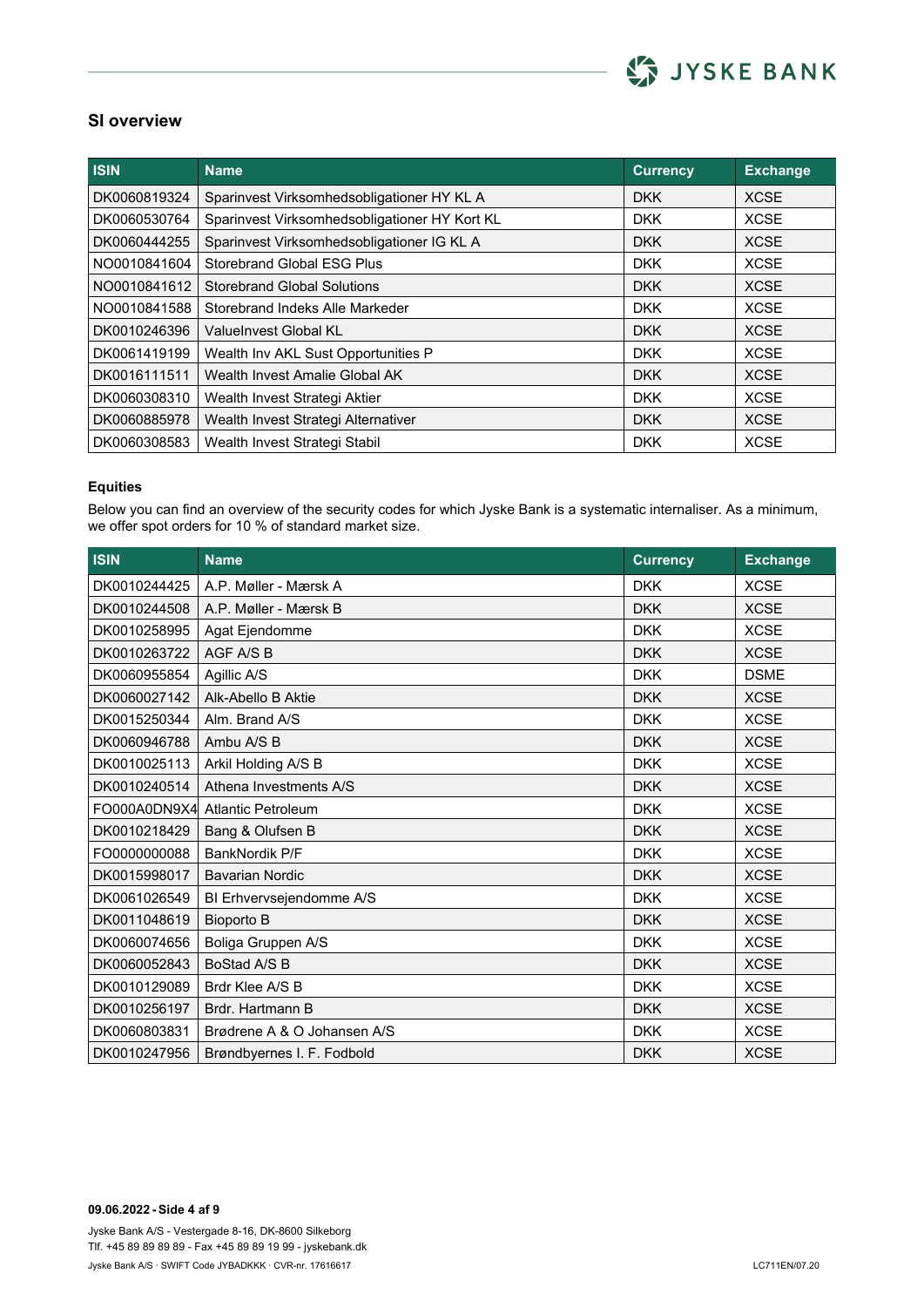

| <b>ISIN</b>  | <b>Name</b>                       | <b>Currency</b> | <b>Exchange</b> |
|--------------|-----------------------------------|-----------------|-----------------|
| DK0010181676 | Carlsberg A                       | <b>DKK</b>      | <b>XCSE</b>     |
| DK0010181759 | Carlsberg B                       | <b>DKK</b>      | <b>XCSE</b>     |
| DK0060030286 | cBrain A/S                        | <b>DKK</b>      | <b>XCSE</b>     |
| DK0010271584 | Cemat A/S                         | <b>DKK</b>      | <b>XCSE</b>     |
| DK0060055861 | Chemometec A/S                    | <b>DKK</b>      | <b>XCSE</b>     |
| DK0060227585 | Chr. Hansen Holding A/S           | <b>DKK</b>      | <b>XCSE</b>     |
| DK0060448595 | Coloplast A/S B                   | <b>DKK</b>      | <b>XCSE</b>     |
| DK0010268366 | Columbus A/S                      | <b>DKK</b>      | <b>XCSE</b>     |
| DK0060816148 | Conferize A/S                     | <b>DKK</b>      | <b>DSME</b>     |
| DK0060093607 | Copenhagen Capital A/S            | <b>DKK</b>      | <b>XCSE</b>     |
| DK0060732980 | Copenhagen Capital Præf Aktie     | <b>DKK</b>      | <b>XCSE</b>     |
| DK0060083210 | D/S Norden                        | <b>DKK</b>      | <b>XCSE</b>     |
| DK0060299063 | Danske Andelskassers Bank A/S     | <b>DKK</b>      | <b>XCSE</b>     |
| DK0010274414 | Danske Bank                       | <b>DKK</b>      | <b>XCSE</b>     |
| DK0015205637 | Dantax A/S                        | <b>DKK</b>      | <b>XCSE</b>     |
| DK0060738599 | Demant A/S                        | <b>DKK</b>      | <b>XCSE</b>     |
| DK0060978476 | Den Jyske Sparekasse A/S          | <b>DKK</b>      | <b>XCSE</b>     |
| DK0060655629 | <b>DFDS A/S</b>                   | <b>DKK</b>      | <b>XCSE</b>     |
| DK0060136273 | Djurslands Bank                   | <b>DKK</b>      | <b>XCSE</b>     |
| DK0060079531 | <b>DSV A/S</b>                    | <b>DKK</b>      | <b>XCSE</b>     |
| DK0060458206 | Egetæpper A/S B                   | <b>DKK</b>      | <b>XCSE</b>     |
| DK0060118453 | EgnsINVEST Ejendomme Tyskland A/S | <b>DKK</b>      | <b>DSME</b>     |
| DK0060070589 | Enalyzer A/S                      | <b>DKK</b>      | <b>DSME</b>     |
| DK0010305077 | Ennogie Solar Group A/S           | <b>DKK</b>      | <b>XCSE</b>     |
| DK0060101483 | Erria                             | <b>DKK</b>      | <b>DSME</b>     |
| DK0060069813 | Esoft Systems A/S                 | <b>DKK</b>      | <b>DSME</b>     |
| DK0060522746 | Fast Ejendom Danmark A/S          | <b>DKK</b>      | <b>XCSE</b>     |
| DK0060568145 | Fastpasscorp A/S                  | <b>DKK</b>      | <b>DSME</b>     |
| DK0060056166 | FirstFarms A/S                    | <b>DKK</b>      | <b>XCSE</b>     |
| DK0010234467 | FLSmidth & Co B                   | <b>DKK</b>      | <b>XCSE</b>     |
| DK0010218189 | Flügger group B                   | <b>DKK</b>      | <b>XCSE</b>     |
| DK0060520377 | Fynske Bank A/S                   | <b>DKK</b>      | <b>XCSE</b>     |
| GB00B01FLG62 | G4S PLC                           | <b>DKK</b>      | <b>XCSE</b>     |
| DK0060124691 | <b>Gabriel Holding</b>            | <b>DKK</b>      | <b>XCSE</b>     |
| DK0010272202 | Genmab                            | <b>DKK</b>      | <b>XCSE</b>     |
| DK0060093524 | German High Street Properties     | <b>DKK</b>      | <b>XCSE</b>     |
| DK0010249309 | Glunz & Jensen Holding A/S        | <b>DKK</b>      | <b>XCSE</b>     |
| DK0010272632 | <b>GN Store Nord</b>              | <b>DKK</b>      | <b>XCSE</b>     |
| DK0061540341 | Green Hydrogen Systems A/S        | <b>DKK</b>      | <b>XCSE</b>     |
| DK0060817898 | GreenMobility A/S                 | <b>DKK</b>      | <b>DSME</b>     |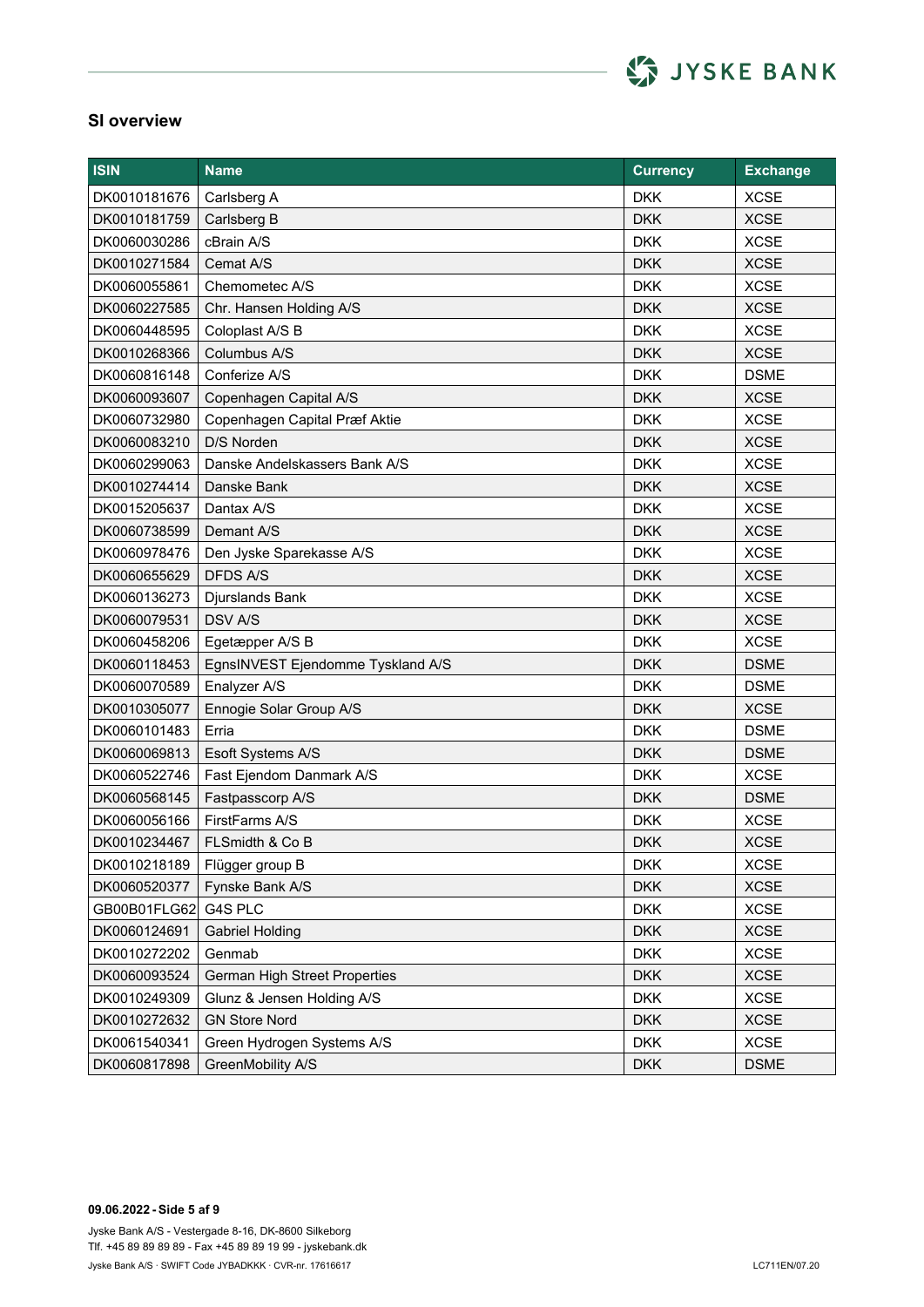

| <b>ISIN</b>  | <b>Name</b>            | <b>Currency</b> | <b>Exchange</b> |
|--------------|------------------------|-----------------|-----------------|
| DK0010230630 | Grønlandsbanken        | <b>DKK</b>      | <b>XCSE</b>     |
| DK0010247527 | Gyldendal A/S A        | <b>DKK</b>      | <b>XCSE</b>     |
| DK0010247600 | Gyldendal A/S B        | <b>DKK</b>      | <b>XCSE</b>     |
| DK0010287234 | H. Lundbeck A/S        | <b>DKK</b>      | <b>XCSE</b>     |
| DK0015202451 | H+H International B    | <b>DKK</b>      | <b>XCSE</b>     |
| DK0060990414 | Happy Helper A/S       | <b>DKK</b>      | <b>DSME</b>     |
| DK0060014751 | Harboes Bryggeri B     | <b>DKK</b>      | <b>XCSE</b>     |
| DK0061412855 | HusCompagniet          | <b>DKK</b>      | <b>XCSE</b>     |
| DK0060135978 | Hvidbjerg Bank A/S     | <b>DKK</b>      | <b>XCSE</b>     |
| DK0060989911 | Hypefactors A/S        | <b>DKK</b>      | <b>DSME</b>     |
| DK0010221803 | IC Group A/S           | <b>DKK</b>      | <b>XCSE</b>     |
| DK0010212224 | Intermail              | <b>DKK</b>      | <b>XCSE</b>     |
| DK0060642056 | IR Basis A/S           | <b>DKK</b>      | <b>XCSE</b>     |
| DK0060642486 | IR Erhverv A/S         | <b>DKK</b>      | <b>XCSE</b>     |
| DK0060642569 | IR Favoritter A/S      | <b>DKK</b>      | <b>XCSE</b>     |
| DK0060642130 | IR Obligationer A/S    | <b>DKK</b>      | <b>XCSE</b>     |
| DK0060642213 | IR Vækstlande A/S      | <b>DKK</b>      | <b>XCSE</b>     |
| DK0060542181 | <b>ISS A/S</b>         | <b>DKK</b>      | <b>XCSE</b>     |
| DK0060088367 | Jobindex A/S           | <b>DKK</b>      | <b>DSME</b>     |
| DK0010307958 | Jyske Bank             | <b>DKK</b>      | <b>XCSE</b>     |
| DK0010253764 | Kreditbanken A/S       | <b>DKK</b>      | <b>XCSE</b>     |
| DK0010201102 | Københavns Lufthavne   | <b>DKK</b>      | <b>XCSE</b>     |
| DK0060000107 | <b>Lollands Bank</b>   | <b>DKK</b>      | <b>XCSE</b>     |
| DK0010213628 | Luxor B Aktie          | <b>DKK</b>      | <b>XCSE</b>     |
| DK0010201532 | Lån & Spar             | <b>DKK</b>      | <b>XCSE</b>     |
| DK0060497295 | Matas A/S              | <b>DKK</b>      | <b>XCSE</b>     |
| DK0010225127 | Migatronic B           | <b>DKK</b>      | <b>XCSE</b>     |
| DK0010255975 | MT Hojgaard Holding B  | <b>DKK</b>      | <b>XCSE</b>     |
| DK0060133841 | Møns Bank              | <b>DKK</b>      | <b>XCSE</b>     |
| DK0060952919 | Netcompany Group A/S   | <b>DKK</b>      | <b>XCSE</b>     |
| DK0060745370 | Nets A/S               | <b>DKK</b>      | <b>XCSE</b>     |
| DK0010224666 | Neurosearch A/S        | <b>DKK</b>      | <b>XCSE</b>     |
| DK0010212570 | Newcap Holding A/S     | <b>DKK</b>      | <b>XCSE</b>     |
| DK0060907293 | Nilfisk Holding A/S    | <b>DKK</b>      | <b>XCSE</b>     |
| DK0010287663 | <b>NKT Holding</b>     | <b>DKK</b>      | <b>XCSE</b>     |
| DK0060580512 | <b>NNIT A/S</b>        | <b>DKK</b>      | <b>XCSE</b>     |
| SE0000427361 | Nordea Bank AB         | <b>DKK</b>      | <b>XCSE</b>     |
| FI4000297767 | Nordea Bank AB         | <b>DKK</b>      | <b>XCSE</b>     |
| DK0010015072 | Nordfyns Bank          | <b>DKK</b>      | <b>XCSE</b>     |
| DK0060083996 | Nordic Shipholding A/S | <b>DKK</b>      | <b>XCSE</b>     |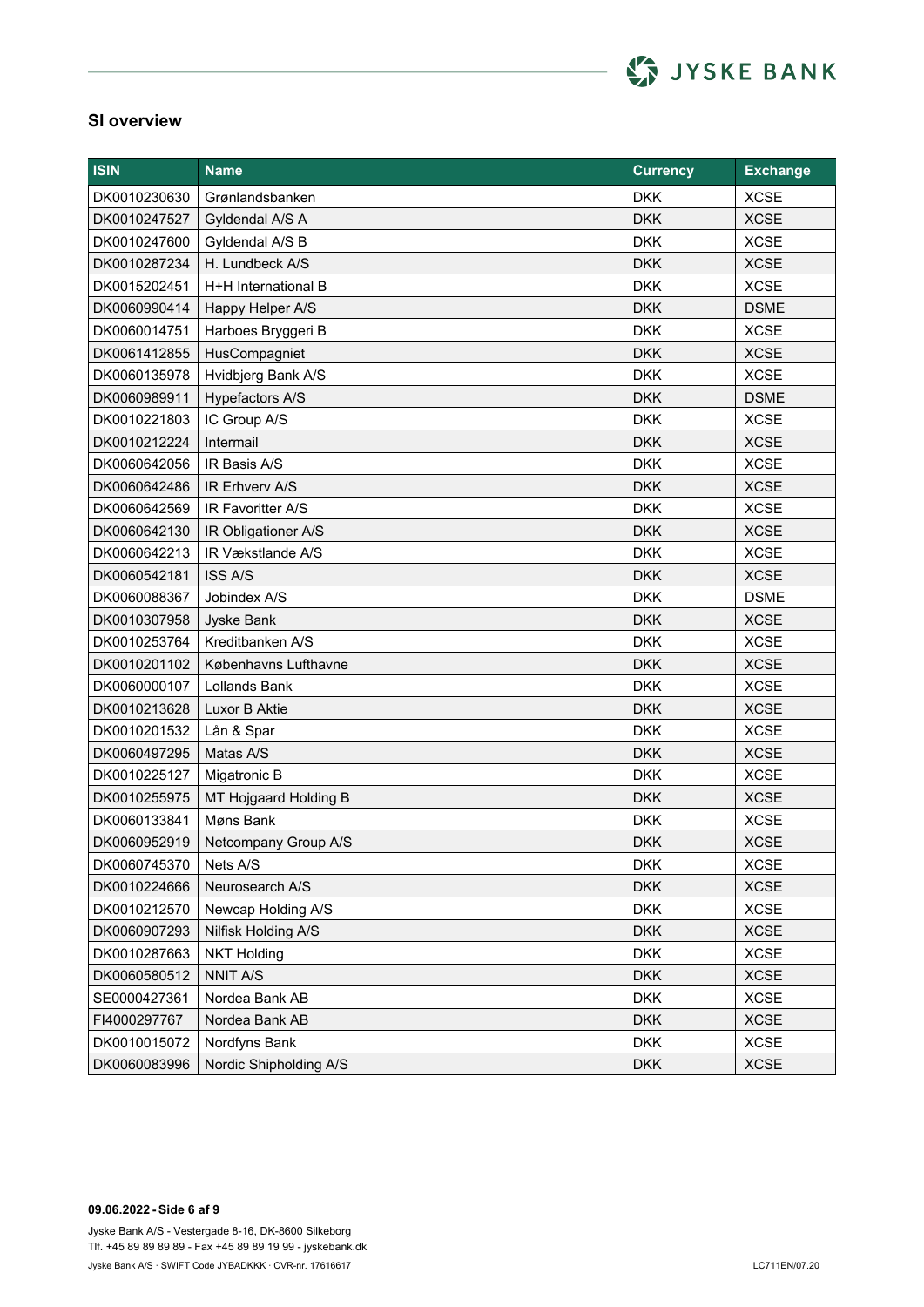

| <b>ISIN</b>  | <b>Name</b>                             | <b>Currency</b> | <b>Exchange</b> |
|--------------|-----------------------------------------|-----------------|-----------------|
| DK0060034353 | Nordjyske Bank A/S                      | <b>DKK</b>      | <b>XCSE</b>     |
| DK0010270347 | North Media                             | <b>DKK</b>      | <b>XCSE</b>     |
| DK0060534915 | Novo Nordisk A/S B                      | <b>DKK</b>      | <b>XCSE</b>     |
| DK0060336014 | Novozymes A/S B                         | <b>DKK</b>      | <b>XCSE</b>     |
| DK0010027671 | NRT Holding B                           | <b>DKK</b>      | <b>XCSE</b>     |
| DK0061031036 | Odico A/S                               | <b>DKK</b>      | <b>DSME</b>     |
| FR0010095596 | Onxeo SA                                | <b>DKK</b>      | <b>XCSE</b>     |
| DK0060910917 | Orphazyme                               | <b>DKK</b>      | <b>XCSE</b>     |
| DK0060252690 | Pandora A/S                             | <b>DKK</b>      | <b>XCSE</b>     |
| DK0010158500 | Park Street A/S                         | <b>DKK</b>      | <b>XCSE</b>     |
| DK0010237643 | Parken Sport & Entertainment            | <b>DKK</b>      | <b>XCSE</b>     |
| DK0060700516 | Per Aarsleff A/S B                      | <b>DKK</b>      | <b>XCSE</b>     |
| DK0060137594 | Prime Office A/S                        | <b>DKK</b>      | <b>XCSE</b>     |
| DK0010125848 | Rias A/S B                              | <b>DKK</b>      | <b>XCSE</b>     |
| DK0060854669 | Ringkjøbing Landbobank A/S              | <b>DKK</b>      | <b>XCSE</b>     |
| DK0060485019 | Roblon A/S B                            | <b>DKK</b>      | <b>XCSE</b>     |
| DK0010219070 | Rockwool A                              | <b>DKK</b>      | <b>XCSE</b>     |
| DK0010219153 | Rockwool B                              | <b>DKK</b>      | <b>XCSE</b>     |
| DK0060400398 | Rovsing A/S                             | <b>DKK</b>      | <b>XCSE</b>     |
| DK0060634707 | Royal UNIBREW A/S                       | <b>DKK</b>      | <b>XCSE</b>     |
| DK0010267129 | RTX A/S                                 | <b>DKK</b>      | <b>XCSE</b>     |
| SE0003366871 | <b>SAS</b>                              | <b>DKK</b>      | <b>XCSE</b>     |
| DK0060042612 | Scandinavian Brake Systems A/S          | <b>DKK</b>      | <b>XCSE</b>     |
| DK0060038933 | Scandinavian Investment Group A/S - SIG | <b>DKK</b>      | <b>XCSE</b>     |
| DK0060696300 | Scandinavian Tobacco Group A/S          | <b>DKK</b>      | <b>XCSE</b>     |
| DK0061114246 | Scape Technologies A/S                  | <b>DKK</b>      | <b>DSME</b>     |
| DK0010253921 | Schouw                                  | <b>DKK</b>      | <b>XCSE</b>     |
| DK0010128008 | Silkeborg IF Invest A/S                 | <b>DKK</b>      | <b>XCSE</b>     |
| DK0060495240 | SimCorp A/S                             | <b>DKK</b>      | <b>XCSE</b>     |
| DK0010231877 | Skako A/S                               | <b>DKK</b>      | <b>XCSE</b>     |
| DK0010295922 | Skjern Bank                             | <b>DKK</b>      | <b>XCSE</b>     |
| DK0010274844 | Solar B A/S                             | <b>DKK</b>      | <b>XCSE</b>     |
| DK0061027356 | SP Group A/S                            | <b>DKK</b>      | <b>XCSE</b>     |
| DK0060036564 | Spar Nord Bank A/S                      | <b>DKK</b>      | <b>XCSE</b>     |
| DK0060670776 | Sparekassen Sjælland-Fyn A/S            | <b>DKK</b>      | <b>XCSE</b>     |
| DK0060827269 | SPENN Technology A/S                    | <b>DKK</b>      | <b>DSME</b>     |
| DK0010271238 | Strategic Investments A/S               | <b>DKK</b>      | <b>XCSE</b>     |
| DK0010311471 | Sydbank A/S                             | <b>DKK</b>      | <b>XCSE</b>     |
| DK0060915478 | TCM Group A/S                           | <b>DKK</b>      | <b>XCSE</b>     |
| DK0060228559 | TDC A/S                                 | <b>DKK</b>      | <b>XCSE</b>     |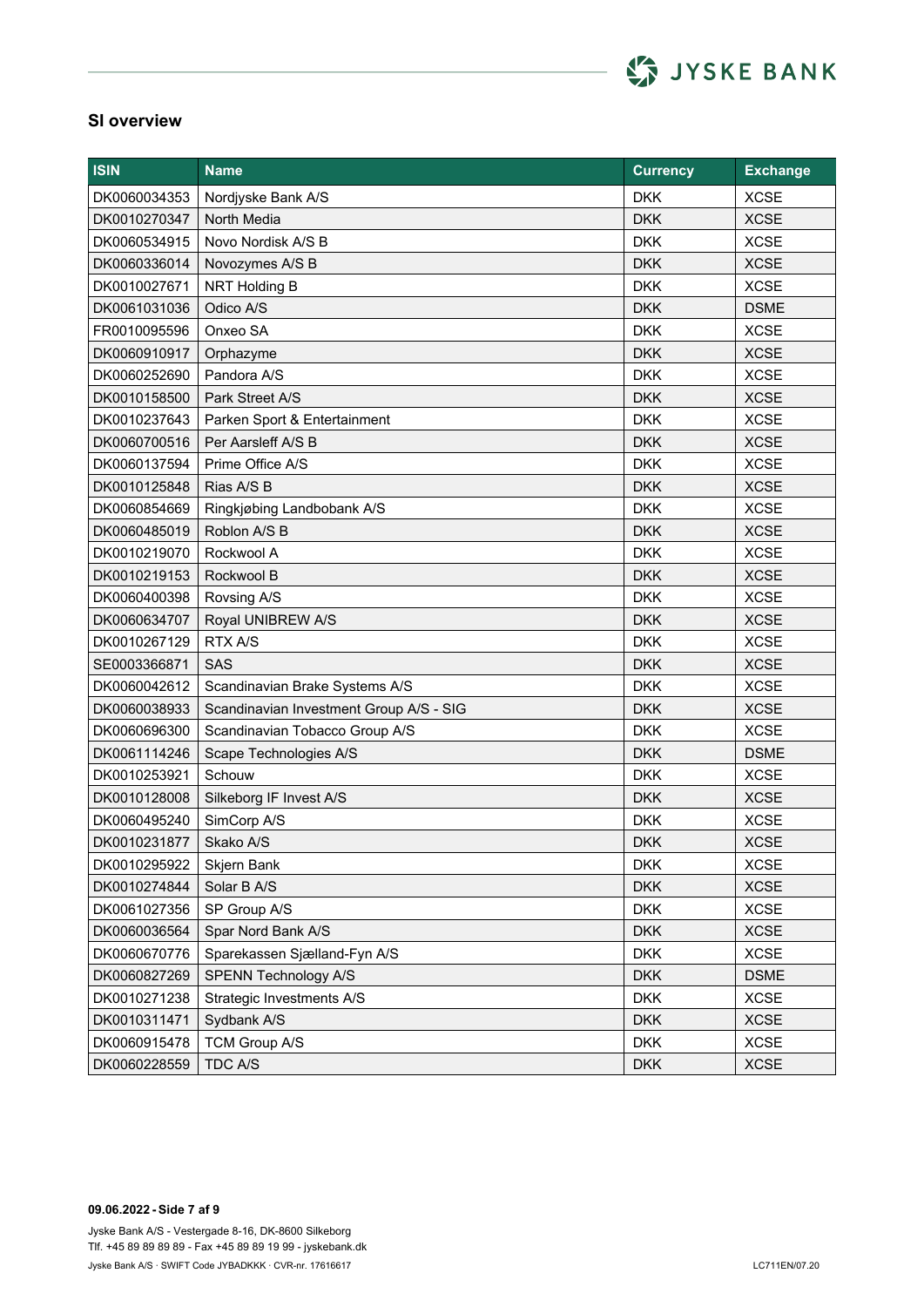

| <b>ISIN</b>  | <b>Name</b>                          | <b>Currency</b> | <b>Exchange</b> |
|--------------|--------------------------------------|-----------------|-----------------|
| DK0061135753 | The Drilling Company of 1972 A/S     | <b>DKK</b>      | <b>XCSE</b>     |
| DK0060726743 | Tivoli A/S                           | <b>DKK</b>      | <b>XCSE</b>     |
| DK0060477503 | Topdanmark A/S                       | <b>DKK</b>      | <b>XCSE</b>     |
| GB00BZ3CNK8  | <b>TORM PIC A</b>                    | <b>DKK</b>      | <b>XCSE</b>     |
| DK0060082758 | Totalbanken A/S                      | <b>DKK</b>      | <b>XCSE</b>     |
| DK0060636678 | Tryg A/S                             | <b>DKK</b>      | <b>XCSE</b>     |
| BSP951331318 | United International Enterprises Ltd | <b>DKK</b>      | <b>XCSE</b>     |
| DK0010268606 | Vestas Wind Systems A/S              | <b>DKK</b>      | <b>XCSE</b>     |
| DK0010304500 | Vestjysk Bank A/S                    | <b>DKK</b>      | <b>XCSE</b>     |
| DK0061030574 | ViroGates A/S                        | <b>DKK</b>      | <b>DSME</b>     |
| DK0060040913 | Wirtek A/S                           | <b>DKK</b>      | <b>DSME</b>     |
| DK0060257814 | Zealand Pharma A/S                   | <b>DKK</b>      | <b>XCSE</b>     |
| DK0060094928 | Ørsted A/S                           | <b>DKK</b>      | <b>XCSE</b>     |
| IS0000000040 | Össur hf                             | <b>DKK</b>      | <b>XCSE</b>     |
| DK0010017607 | Østjydsk Bank A/S                    | <b>DKK</b>      | <b>XCSE</b>     |
| DK0060868966 | Aalborg Boldspilklub                 | <b>DKK</b>      | <b>XCSE</b>     |

#### **Bonds**

Below you can find an overview of the bonds for which Jyske Bank is a systematic internaliser. As a minimum, we offer spot orders up until a certain trade size – a so-called Size Specific to The Instrument (SSTI).

Jyske Bank is SI in bonds issued by:

| <b>Issuer</b>                        | <b>Type</b> |
|--------------------------------------|-------------|
| Nordea Kredit Realkreditaktieselskab | <b>CVDB</b> |
| <b>Realkredit Danmark A/S</b>        | <b>CVDB</b> |
| Totalkredit A/S                      | <b>CVDB</b> |
| <b>Nykredit Realkredit</b>           | <b>OTHR</b> |
| Nykredit Realkredit                  | <b>CVDB</b> |
| <b>DLR Kredit A/S</b>                | <b>CVDB</b> |
| Jyske Realkredit A/S                 | <b>CVDB</b> |
| European Investment Bank EIB         | <b>OEPB</b> |
| Ørsted A/S                           | <b>CRPB</b> |
| Volvo Treasury AB                    | <b>CRPB</b> |
| Eurofins Scientific SA               | <b>CRPB</b> |
| Deutsche Lufthansa AG                | <b>CRPB</b> |
| International Finance Corp IFC       | <b>OEPB</b> |
| <b>DLR Kredit A/S</b>                | <b>OTHR</b> |
| Nordex SE                            | <b>CRPB</b> |
| Samsonite Finco S.a r.l.             | <b>CRPB</b> |
| Progroup AG                          | <b>CRPB</b> |